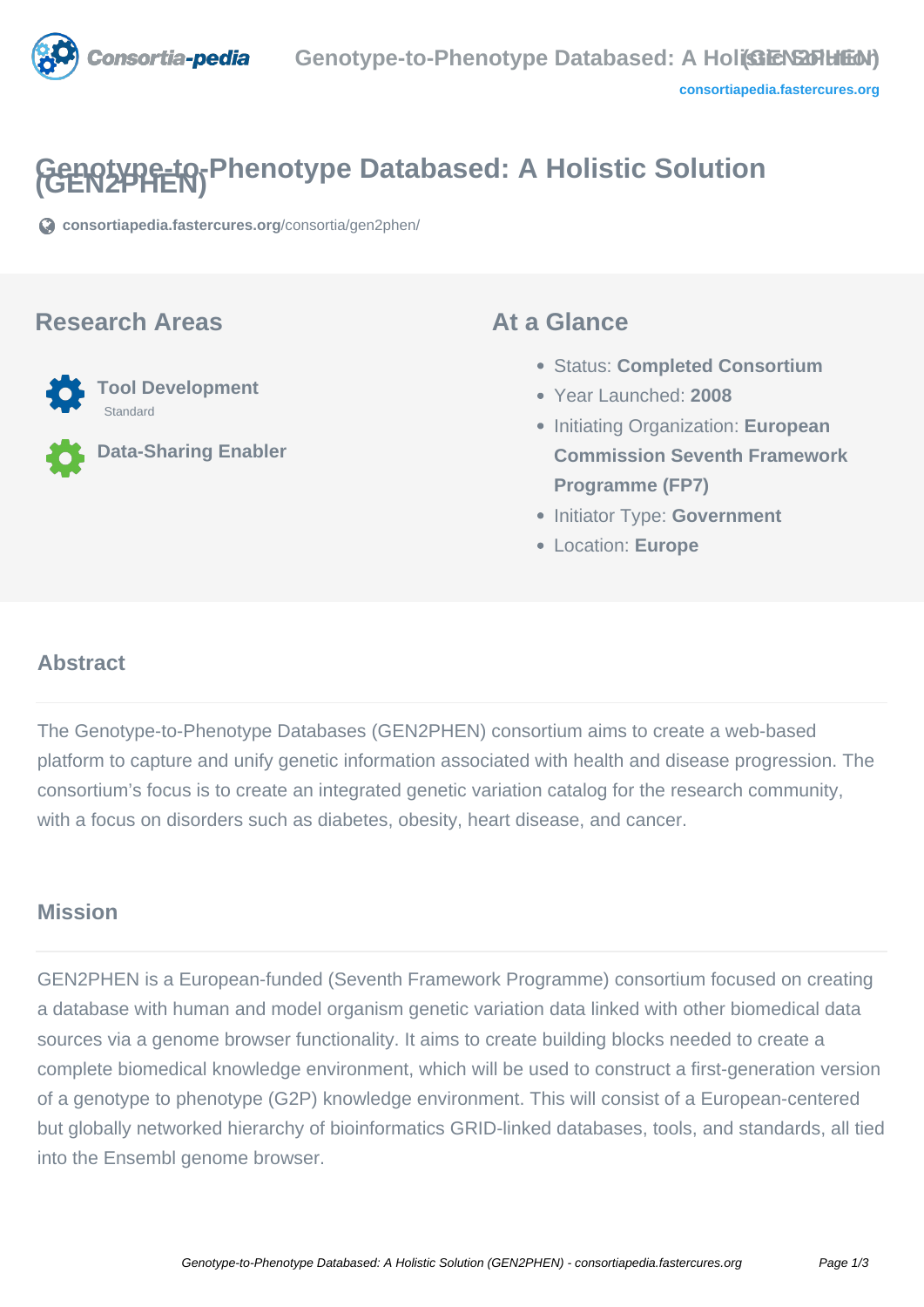

**[consortiapedia.fastercures.org](http://consortiapedia.fastercures.org/)**

GEN2PHEN has the following specific objectives:

# **Financing**

GEN2PHEN is funded by the Health Thematic Area of the Cooperation Programme of the European Commission within the Seventh Framework Programme for Research and Technological Development.

| <b>Links/Social Media Feed</b>                   |                                       |  |
|--------------------------------------------------|---------------------------------------|--|
| Homepage<br>Twitter                              | http://www.gen2phen.org/<br>@gen2phen |  |
|                                                  |                                       |  |
| <b>Sponsors &amp; Partners</b>                   |                                       |  |
| BioBase GmbH, Germany                            |                                       |  |
| Biocomputing Platforms Ltd Oy, Finland           |                                       |  |
| Commissariat à l'Energie Atomique, France        |                                       |  |
| Council of Scientific and Industrial Research,   |                                       |  |
| India                                            |                                       |  |
| deCODE genetics ehf, Iceland                     |                                       |  |
| <b>Erasmus University Medical Center,</b>        |                                       |  |
| <b>Netherlands</b>                               |                                       |  |
| European Molecular Biology Laboratory,           |                                       |  |
| Germany                                          |                                       |  |
| Foundation for Research and Technology -         |                                       |  |
| Hellas, Greece                                   |                                       |  |
| Fundació IMIM, Spain                             |                                       |  |
| Institut National de la Santé et de la Recherche |                                       |  |
| Médicale, France                                 |                                       |  |
| Institute for Molecular Medicine Finland,        |                                       |  |
| University of Helsinki, Finland                  |                                       |  |
| Karolinska Institutet, Sweden                    |                                       |  |